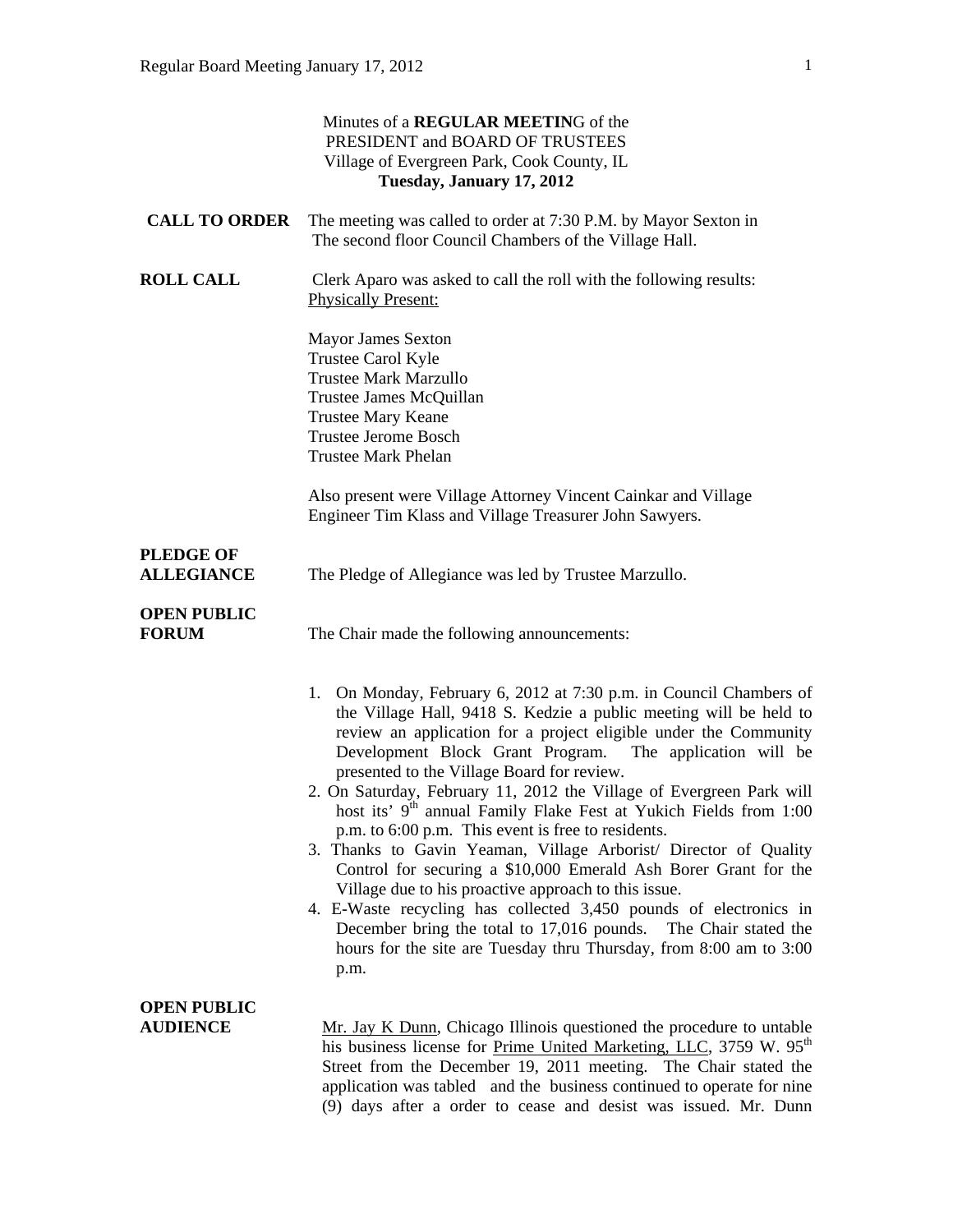apologized for the misunderstanding. The Chair said he has been in contact with Mr. Dunn's attorney and should have an answer shortly regarding the business license application.

#### **PUBLIC HEARING**

The Chair opened the public meeting for the proposed appropriation ordinance for the fiscal year beginning November 1, 2011 and ending October 31, 2012 at 7:35 p.m. He asked for comments from the audience or the Board of Trustees. There being none, the public hearing portion of the meeting was closed at 7:38 p.m.

- **AGENDA** Motion by Trustee Bosch second by Trustee Kyle to waive the reading of the minutes of the January 3, 2012 Regular Meeting of the President and Board of Trustees and approved as presented was passed by unanimous voice vote and so ordered by the Chair.
- **MINUTES** Motion by Trustee Marzullo second by Trustee Kyle to waive the reading of the minutes of the Finance Committee of January 10, 21012 and approved as presented was passed by unanimous voice vote and so ordered by the Chair.

### **EXECUTIVE**

**REGULAR** 

**FINANCE** 

**MINUTES REVIEW** Motion by Trustee Bosch second by Trustee Kyle to declare after a six month review confidentiality still exists and not to release the Executive Session minutes dated June 6, September 6, November 7, November 21 and December 19, 2011 was passed by unanimous voice vote and so ordered by the Chair.

## **RESOLUTION**

**NO. 6-2012** Motion by Trustee Phelan second by Trustee McQuillan, to approve **Resolution NO. 6-2012** with expenditures of the General Corporate Fund of \$ 239,547.47 and the Sewer and Water Fund in the amount of \$24,416.43 and the Street Bond Fund \$23,500.00 for a total of \$287,463.90. Upon roll call, voting YES: Trustees Kyle, Marzullo, McQuillan, Keane, Bosch and Phelan; voting NO: NONE. The motion was passed and so ordered by the Chair.

#### **VILLAGE TREASURER'S REPORT**

Motion by Trustee McQuillan second by Trustee Keane to approve the Village Collector's report for December 2011 for information and file in the amount of \$ 5,155,398.05 in the General Fund and \$1,932,309.22 in the Sewer and Water Fund. The motion was passed by unanimous voice vote and so ordered by the Chair.

### **BUSINESS**

**CERTIFICATES** Motion by Trustee Kyle second by Trustee Phelan to accept the application for Business Regulation Certificate for **Credit Excel** to conduct an office located at  $\frac{9337 \text{ W. } 95^{\text{th}} \text{ Street, } \text{Ste. } 3. \text{ Upon roll call}}{3}$ voting YES: Trustees Marzullo, McQuillan, Keane, Bosch, Phelan and Kyle; voting NO: NONE. The motion was passed and so ordered by the Chair.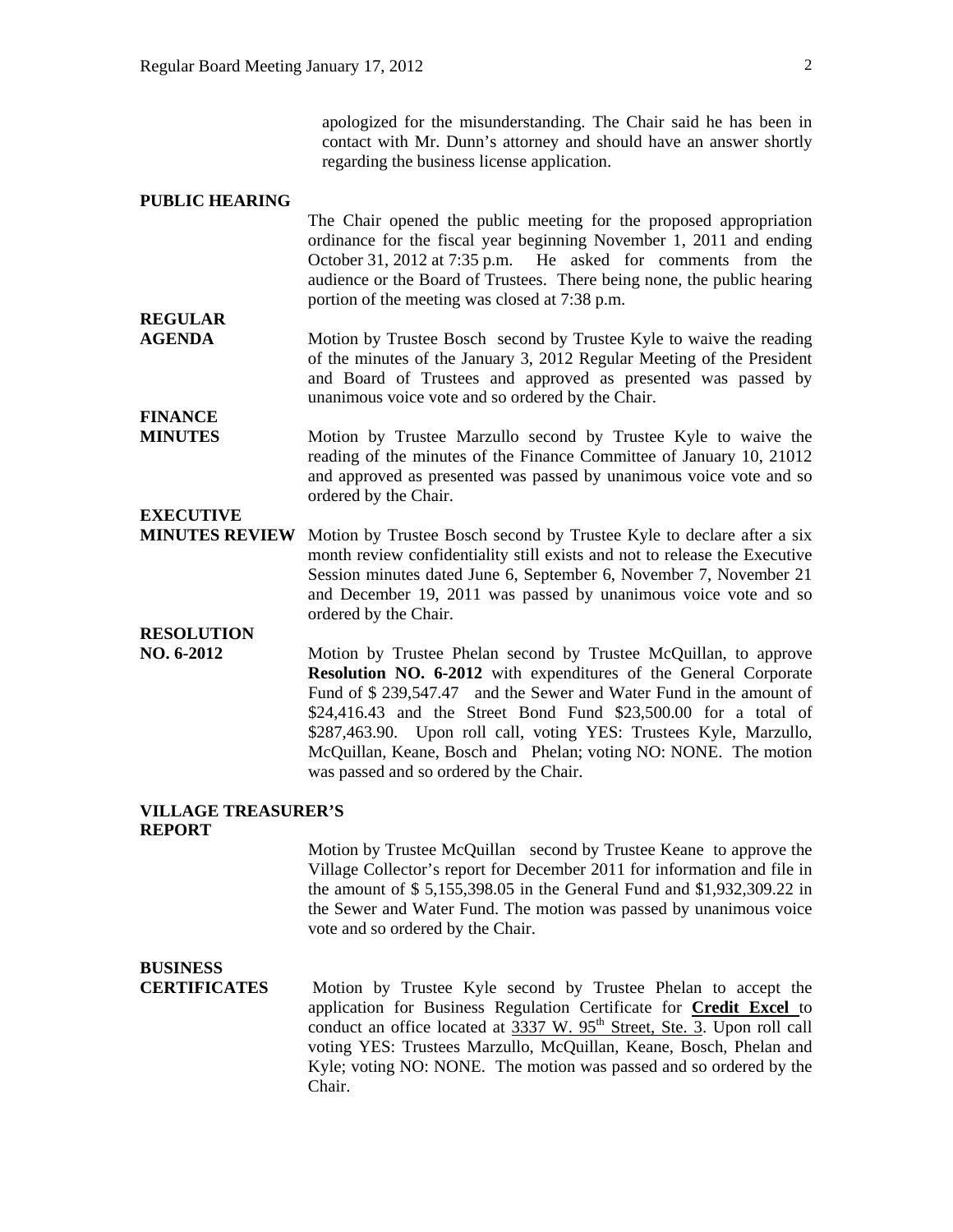Motion by Trustee Phelan, second by Trustee Marzullo to accept the application for Junkers Permit for **Jay Mijangos, 8800 S. Talman, for a**  Junkers Permit in the Village of Evergreen Park. Upon roll call voting YES: Trustees McQuillan, Keane, Bosch, Phelan, Kyle and Marzullo; voting NO: NONE. The motion was passed and so ordered by the Chair.

# **ORDINANCE**

**NO. 2-2012** Motion by Trustee Marzullo second by Trustee Keane to approve the Ordinance No. 2-2012 "**AN ORDINANCE PROVIDING FOR AN APPROPRIATION FOR CORPORATE PURPOSES FOR THE FISCAL YEAR BEGINNING,NOVEMBER 1, 2011 AND ENDING OCTOBER 31, 21012 FOR THE VILLAGE OF EVERGREEN**  PARK, COOK COUNTY, ILLINOIS." The Chair stated the total appropriation is \$29,570,043. Mr. John Sawyers, Treasurer stated it is a balanced budget and he cannot recall ever having an unbalanced budget. The Chair read a portion of the 2011 review from Standard and Poor's stating Evergreen Park is stable and will continue balanced operations and considers our reserves very strong. The Chair noted both pension plans are paid, 84.5% on the Police Pension. The Chair thanked all the Department heads, Trustees and Mr. Sawyers for their cooperation. Upon roll call voting YES: Trustees Keane, Bosch, Phelan, Kyle, Marzullo and McQuillan; voting NO: NONE. The motion was passed and so ordered by the Chair.

# **PROCLAMATION**

**EUGENE TABOUR** Motion by Trustee Bosch second by Trustee Marzullo to approve the **Proclamation"Recognizing the Retirement of Library Board Trustee Eugene Tabour."** The Chair congratulated Mr. Gene Tabour for his 22 years of service and dedication to the Evergreen Park Library and to the community. He presented Mr. Tabour a copy of the proclamation as read by the Village Clerk. Trustee Jerry Bosch added that he and Clerk Aparo served with Gene on the Library Foundation, adding he will be missed. Mr. Tabour was given an appreciative round of applause from the Board and the audience members. Mr. Tabour thanked the Board and the audience. Upon roll call voting YES: Trustees Bosch, Phelan, Kyle, Marzullo, McQuillan and Keane; voting NO: NONE. The motion was passed and so ordered by the Chair.

#### **EP FIRE DEPT.**

**ANNUAL REPORT** The Chair read highlights from the annual Evergreen Park Fire Department report as presented by Chief Ronald Kleinhaus. The Chair congratulated Chief Kleinhaus and Assistant Chief Hojek and the entire Department on the Life Safety Award for another year without a fatality. The EP Fire Department responded to 673 fire incidents and 1831 EMS incidents for a total of 2504 calls in 2011. There were (8) eight structure fires with a total fire loss of \$174,900. The Chair thanked Chief Kleinhaus for his efforts in securing FEMA funds for reimbursement on last years snow storm in the amount of \$61,833.97. The Chair noted the on going efforts of the Public Education Department which educates all school children in Evergreen Park, public and private schools. The